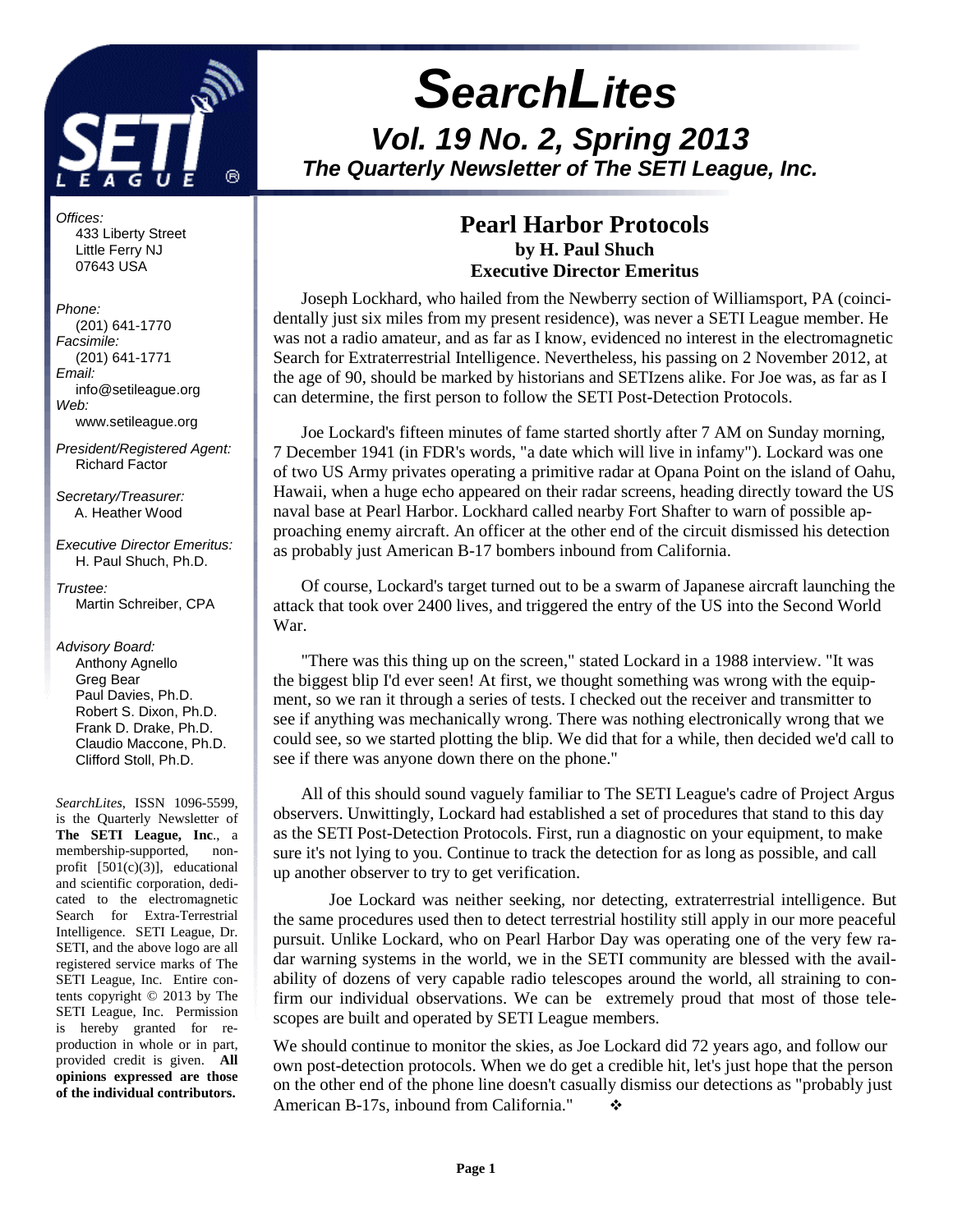# **Event Horizon**

SearchLites readers are apprised of the following conferences and meetings at which SETI-related information will be presented. League members are invited to check our World Wide Web site (www.setileague.org) under *Event Horizon*, or email to us at info@setileague.org, to obtain further details. Members are also encouraged to send in information about upcoming events of which we may be unaware.

**March 15 - 17, 2013**: *Lunacon 2013*, Rye Brook NY.

**March 16, 2013**: 38th annual *Trenton Computer Festival*, The College of New Jersey, Ewing NJ.

**April 6, 2013**: *Greater Baltimore Hamboree and Computerfest*, Timonium MD.

**April 20, 2013, 0000 UTC - 2359 UTC**: Fourteenth annual SETI League *Ham Radio QSO Party*: 3.551, 7.0309, 7.2039, 14.084, 14.204, 21.306, and 28.408 MHz.

**April 21, 2013**: Nineteenth SETI League *Annual Membership Meeting*, Little Ferry NJ.

**May 21 - 23, 2013**: *Spacecraft Technology Expo*, Long Beach CA.

**May 24 - 27, 2013**: *Balticon 47*, Hunt Valley, MD.

**July 25 - 28, 2013**: *Central States VHF Conference*, Elk Grove Village, IL.

**August 29 - September 2, 2013**: *Lonestarcon 3*, 71st World Science Fiction Convention, San Antonio TX.

**September 23 - 27, 2013**: *64th International Astronautical Congress*, Beijing, China.

**November 8 - 10, 2013**: *Philcon 2013*, Cherry Hill, NJ.

**April 19, 2014, 0000 UTC - 2359 UTC**: Fifteenth annual SETI League *Ham Radio QSO Party*: 3.551, 7.0309, 7.2039, 14.084, 14.204, 21.306, and 28.408 MHz.

**April 20, 2014**: Twentieth SETI League *Annual Membership Meeting*, Little Ferry NJ.

**August 14 - 18 August, 2014**: *Loncon3*, 72nd World Science Fiction Convention, London, England.

**September 29 - October 3, 2014**: *65th International Astronautical Congress*, Toronto, Canada.

**April 18, 2015, 0000 UTC - 2359 UTC:**: Sixteenth annual SETI League *Ham Radio QSO Party*: 3.551, 7.0309, 7.2039, 14.084, 14.204, 21.306, and 28.408 MHz.

**April 19, 2015**: Twenty First SETI League *Annual Membership Meeting*, Little Ferry NJ.

**October 2015 (dates to be announced)** : *66th International Astronautical Congress*, Jerusalem, Israel.

# **Annual Meeting Notice**

In accordance with Article IV, Section 1 of our duly approved Bylaws, the Trustees of The SETI League, Inc. hereby schedule our Nineteenth Annual Membership Meeting for 1 PM Eastern time on Sunday, April 21, 2013, at SETI League Headquarters, 433 Liberty Street, Little Ferry NJ 07643. Our office is located just two blocks north of Route 46 and one mile east of the Teterboro Airport, on the northwest corner of Liberty and Kinzley Streets.

We recommend that out-of-town members and guests flying in commercially use the Newark International Airport (EWR), which is about twenty minutes South of our office. There is a wide variety of hotels available at the Newark Airport. A rental car is recommended. From Newark, drive North on the New Jersey Turnpike to US Route 46 Westbound, cross over the Hackensack River, and two long blocks after the traffic circle, turn right onto Liberty Street.

Our members and guests using General Aviation are invited to use the Teterboro Airport (there *is* a landing fee). Of the half-dozen Fixed Base Operators offering transient parking, we recommend Atlantic Aviation (ask Ground Control for parking in the Atlantic Midfield). They should be able to assist you with ground transportation. Please coordinate your schedules and needs in advance through our secretary, Heather Wood.

As attendance by one percent of the League's membership constitutes a quorum, all members in good standing are encouraged to attend. The preliminary agenda for this meeting, per Bylaws Article XII, appears below.

Per Article IV, Section 3 our Bylaws, written or electronic notice of this Meeting is being provided to all members in good standing, not less than ten days nor more than ninety days prior to the meeting date. Members are encouraged to submit additional Old Business and New Business items for inclusion in the Agenda. Please email your agenda items to n6tx@setileague.org, not later than April 1, 2012.

The annual Board of Trustees Meeting required per Bylaws Article V, Section 3 will immediately follow the Membership Meeting. All SETI League members in good standing are welcome to attend.

## **Preliminary Agenda**

- Call to Order
- Minutes of 2012 Membership Meeting
- Financial Report
- Committee Reports
- Old Business
- New Business
- Good and Welfare • Adjournment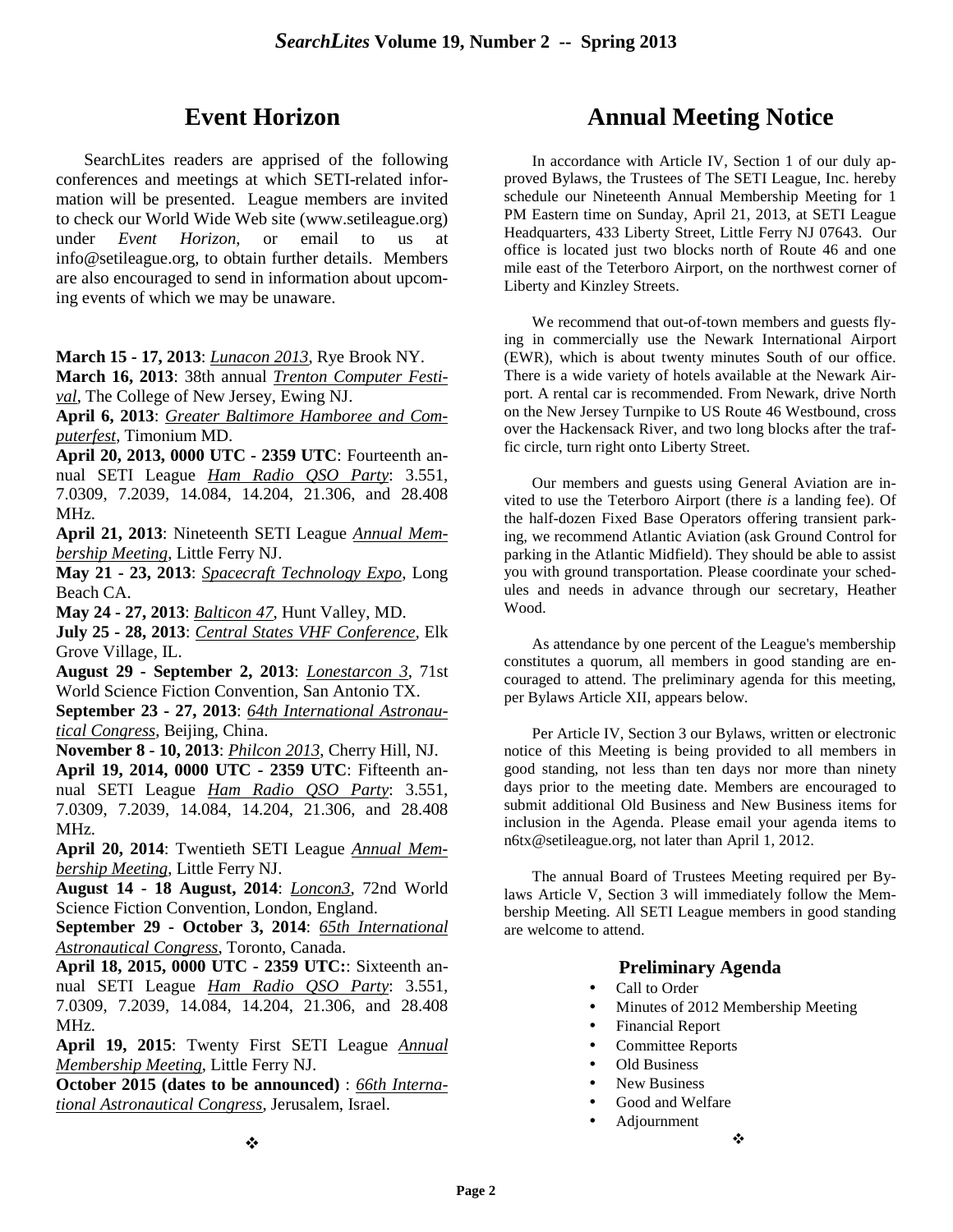## **Tau Ceti's Five Planet Candidates by Paul Gilster**

The news that five planet candidates have been identified around Tau Ceti - one of them in the habitable zone - brings back the fascination that was piqued when Frank Drake made that star one of his two targets in 1960's Project Ozma, a search for extraterrestrial radio signals from Green Bank, WV. Reviewing Stephen Dole's 1964 book Habitable Planets for Man on the subject of Tau Ceti, I find he wrote mostly about Drake's interest in this G-class star, along with the even closer Epsilon Eridani. Dole liked Tau Ceti's similarity to the Sun, but in those days we had no evidence of any extrasolar planets.

#### **Pushing Data Modeling to the Limit**

The latest news, from an international team of astronomers, causes us to look at Tau Ceti in a new and deeper way. Mikko Tuomi (University of Hertfordshire), lead author of the paper on this work, says that the team has found a way to detect radial velocity signals half again as small as any that have been worked with before. Says Tuomi:

"We pioneered new data modeling techniques by adding artificial signals to the data and testing our recovery of the signals with a variety of different approaches. This significantly improved our noise modeling techniques and increased our ability to find low mass planets."

The big problem in radial velocity studies, according to the paper on this work, is stellar noise, which the researchers refer to as 'stellar jitter.' While its magnitude can be uncertain for given stars, the shape of its noise distribution and its variability over time, as well as its dependence on other properties of the star, have not been a major focus of investigation. The team added artificial signals to the radial velocity data of Tau Ceti to see which of its statistical noise models could best extract the artificial noise from the data. Its refined models then allowed the search for low-amplitude signals that had heretofore escaped detection.

As the paper explains further:

"To verify the trustworthiness of our noise models in extracting weak signals from the data, we first test their performance by adding artificial signals to the HARPS data set for HD 10700. The models that enable the recovery of the artificial signals are then compared using the Bayesian model selection techniques to find the most accurate descriptions of these HARPS RVs. Finally, we search for periodic signatures of planetary companions in the HARPS velocities."

Just how hard is this paper pushing available radial velocity methods? For a take on that, I turned to planet hunter Greg Laughlin (UC-Santa Cruz), who noted the excitement of what he called 'this deep dive into the three extremely extensive data sets on a household-name star.' On the methods involved, Laughlin said this:

"...it's clear that the community is pushing up against the limits of the extant radial velocity data. It will take quite a while to get a substantial confirmation of these planets, since increases in signal-to-noise scale with the square root of the number of measurements, and there are a lot of measurements already."

It's interesting to see that time-series techniques familiar from econometric analyses (e.g.  $ARMA(p,q)$ ) are being applied in this new context. I think that the methods they are using (which would be completely familiar to a Wall Street Quant) have a lot of promise in this particular area.

#### **A Candidate System**

Out of this work, conducted with spectroscopic data from HARPS on ESO's 3.6m telescope at La Silla (Chile), UCLES on the Anglo-Australian Telescope in Siding Spring, Australia and HIRES on the 10m Keck telescope on Mauna Kea, Hawaii, we have five planets with masses between two and six times that of Earth. The candidate in the habitable zone - orbiting its star every 168 days - is about five Earth masses, which the researchers say would make it the smallest planet orbiting in the habitable zone of any Sun-like star. The periodicities of the five in order are 13.9, 35.4, 94, 168, and 640 days, a system telling us that the new noise modeling techniques may have paid off handsomely.

Laughlin's take on the Tau Ceti candidates is that they are representative of what we have been finding elsewhere:

"...the system that they're proposing is completely *unsurprising.* Kepler and HARPS have demonstrated that the galaxy's default mode of planet formation is to produce multiple super-Earth/sub-Neptune category planets on nearly circular orbits with orbital periods in the range from days to weeks. This system is certainly a standard-issue example of such a configuration."

Interestingly, the team picked Tau Ceti for the study because they thought it contained no signals. Indeed, Tau Ceti, at just under 12 light years from the Solar System, is a quiet and inactive star for which the HARPS spectrograph had not been able to generate any planetary signatures despite more than 4000 spectral observations. Nor had other searches revealed any signals until this new work. The star is known, however, to have a bright debris disk with a mass estimated to be an order of magnitude greater than the mass of the Kuiper Belt in our own Solar System, extending out to about 55 AU, leading some to assume that any planets there would likely undergo an extensive period of bombardment from objects entering the inner system.

Confirming the Tau Ceti planets will be a story worth watching, for this is a star close enough to the Sun to factor into our thinking for spectroscopic atmospheric analyses in future missions. Quoting the paper again:

"With a distance of only 3.7 pc, HD 10700 [Tau Ceti] is the third closest star reported to be a host to a putative planetary system after Epsilon Eridani (Hatzes et al., 2000) with a distance of 3.2 pc and a Centauri B (Dumusque et al., 2012) with a distance of 1.3 pc, though both of these remain to be con?rmed and Zechmeister et al. (2005) have cast considerable doubt on the existence of a planet around Epsilon Eridani. This makes HD 10700 an ideal target for future direct-imaging missions. The signals we find, which suggest the presence of low-mass planets, are consistent with both current theoretical models for low-mass planet formation and extant observational evidence for the presence of low-mass planets in the immediate Solar neighbourhood."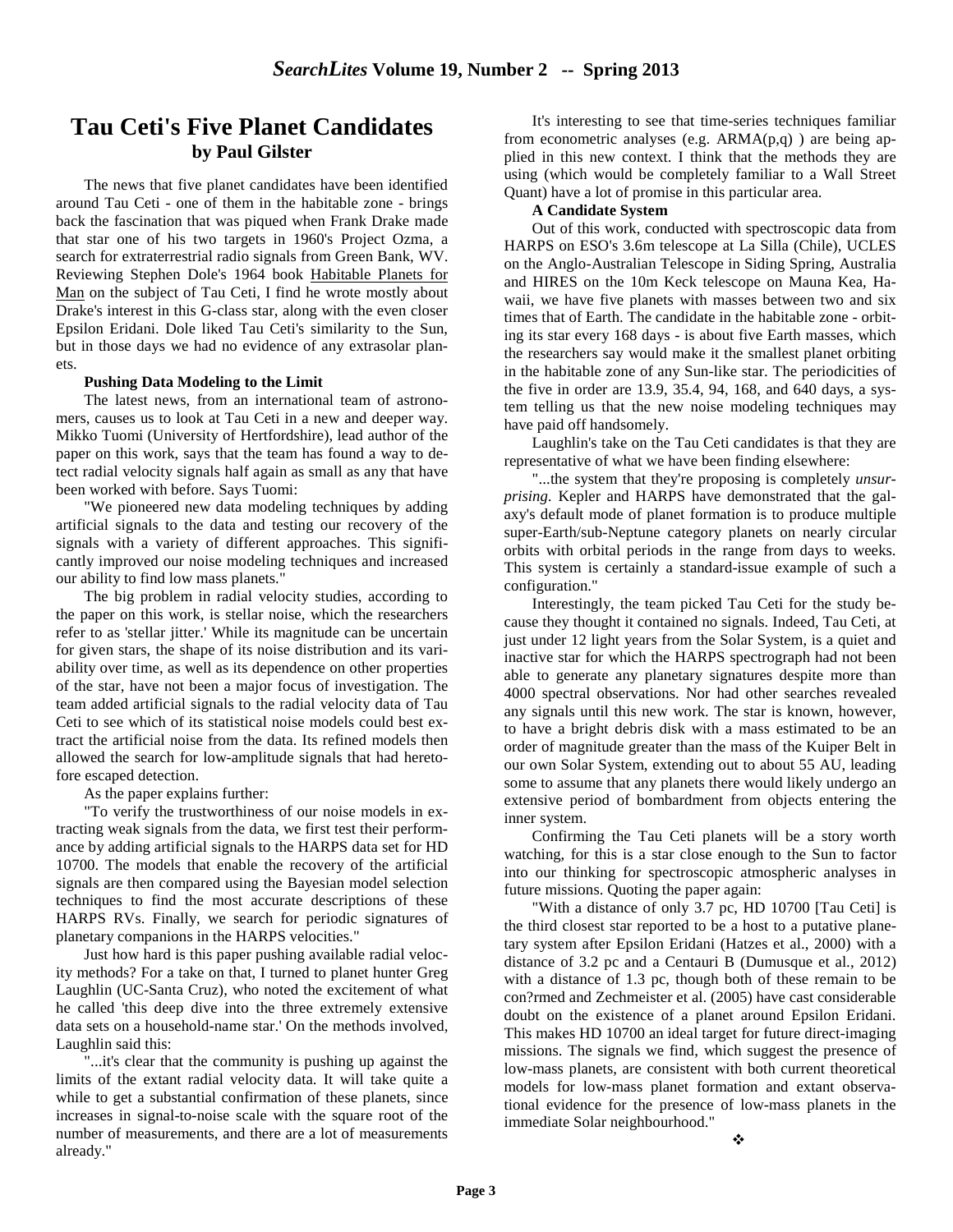# **SETI League Suffers Email Outage**

 The SETI League has, since its inception, been highly dependent upon email communications to coordinate its global scientific mission, emerging in parallel with the advent of widespread Internet access. Our organization's flagship technical program, Project Argus, sought to harness this new communications reality to facilitate large-scale cooperative research, at a scale never before contemplated.

 Unfortunately, we have experienced recent, prolonged email outages, potentially compromising our mission. As this issue of *SearchLites* goes to press, both our setileague.org email addresses and our various email discussion lists remain inoperative. Until such time as these technical difficulties are resolved, we encourage our members to address their questions and concerns directly to our leadership team, via their personal email addresses, as follows:

Secretary/Treasurer, hwood50\_at\_aol\_dot\_com Executive Director Emeritus, drseti\_at\_verizon\_dot\_net

 We regret any inconvenience you may experience, and respectfully request that you restrict your use of these email addresses to bona-fide SETI League business. ❖

# **SETI League 2012 Program Service Accomplishments**

### **(a) Science Programs:**

- Supported 147 Project Argus radio telescopes built by members in 27 countries on all seven continents. Coordinated their SETI and astrophysical observations. Argus stations analyzed and cataloged several new candidate signals during 2012.
- Members' stations continued to monitor telemetry signals and science beacons from several NASA and ESA interplanetary space probes.
- Provided Committee leadership (as cochairman) to the SETI Permanent Study Group of the International Academy of Astronautics.
- SETI League members continue to lend computer support to the SETI@home distributed computing experiment, through the Berkeley Open Infrastructure for Networked Computing (BOINC).

### **(b) Technology Programs:**

• Assisted several members in construction of pending Project Argus stations.

• Coordinated and archived four closed technical email lists.

### **(c) Public Education Programs:**

- Executive Director Emeritus delivered seven public SETI lectures in the Republic of San Marino, the US, and Italy.
- Members participated in the 2012 Green Bank Technical Conference of the Society of Amateur Radio Astronomers (SARA), a SETI League affiliate, presenting papers and conducting workshops.
- Executive Director Emeritus published six technical articles in scholarly journals, Conference proceedings, and the popular press, served as a manuscript reviewer for the International Academy of Astronautics, and as a member of the British Interplanetary Society's editorial board.
- The SETI League provided webmastering and website hosting services to the International Academy of Astronautics SETI Permanent Committee.
- Distributed CD copies of "The SETI League Technical Manual" and "Tune In The Universe!", a radio amateur's guide to the Search for Extra-Terrestrial Intelligence.
- Officers and volunteer Regional Coordinators answered numerous email queries from around the world on technical and societal aspects of SETI.
- Distributed numerous print and CD copies of various SETI League Conference Proceedings.

### **(d) Media and Outreach Programs:**

- Published four issues of SearchLites, the quarterly newsletter of The SETI League, Inc.
- Coordinated and archived two open public email lists.
- Distributed four Press Releases and twelve Editorials to over 700 media outlets worldwide.
- Filed 52 weekly updates to The SETI League's extensive website.
- Mailed out dozens of membership brochures to email requesters.
- Several of our 60 volunteer Regional Coordinators in 46 countries conducted print and broadcast media briefings and interviews.
- Executive Director Emeritus granted interviews to print media and broadcast outlets in New Jersey, Pennsylvania, San Marino, and Italy.
- Awards Committee chairman designated recipients for the seventeenth annual Giordano Bruno Memorial Award, the tenth Orville Greene Service Award, and twelve SETI SuperStar Awards.  $\bullet$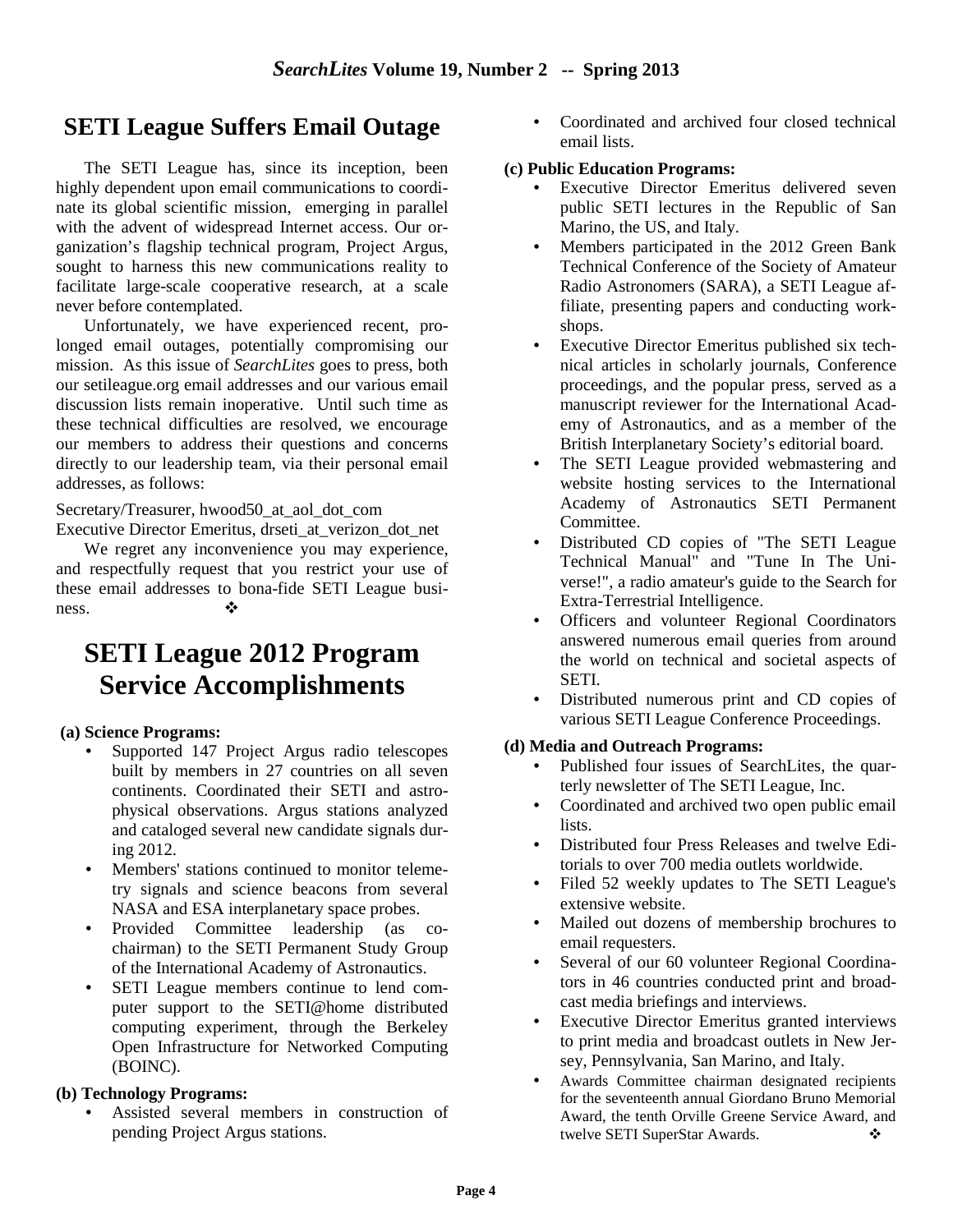## *Guest Editorial:*

## **A Telescope on the Moon**

**by Jon Lomberg**

(from his Citizen of the Galaxy blog, used by permission)

One of the many pleasures of living on the Big Island of Hawaii is that astronomy and space exploration are considered local news. I like that idea of "local." It's similar to the concept of "galacticity", as coined by Steve Durst, founder and president of the International Lunar Observatory Association (ILOA).

Galacticity is the perspective that sees our world set against its real backdrop - the vast Milky Way Galaxy. I recently returned from a trip to Asia with Steve, where he brought me to speak about the Galaxy Garden at his Galaxy Forum events in Beijing and Tokyo, where we hope to find partners in creating "sister" galaxy gardens in China and Japan.

Steve is working with another old friend, Bob Richards, a lunar explorer whose company Moon Express (ME) is vying for the \$30 million Google X Prize. The prize will be awarded to the first private, non-governmental group that can send a small spacecraft to soft-land on the Moon, traverse a distance of 500 meters, and transmit a hi-def image and video back to Earth. Bob's venture, ME, is considered a serious contender by our knowledgeable sources.

The payload that ME will carry is the ILOA's project - the first astronomical observatory to operate remotely on the lunar surface. As a gesture of galacticity, the "first light" image that traditionally heralds the existence of new observatories will take as its first image, the center of the galaxy. One more small step for Man, or at least machine.

**Disclaimer:** The opinions expressed in editorials are those of the individual authors, and do not necessarily reflect the position of The SETI League, Inc., its Trustees, officers, Advisory Board, members, donors, or commercial sponsors.  $\bullet$ 

## *Book Review:* **The Varieties of Scientific Experience by Carl Sagan Reviewed by Jon Lomberg**

Published posthumously in 2006, this book is based on Sagan's 1985 Gifford Lectures, a prestigious series of talks delivered annually in Scotland since 1888. The speakers are pre-eminent in their fields. One of them, William James, gave a series called *The Varieties of Religious Experience*. Sagan's title is a play on that name. In these lectures the astronomer confronted directly the religious question he was so often asked at his lectures: Do you believe in God?

Sagan's discussion of the topic is perceptive, original, and artfully expressed. In a time when science literacy among the citizenry is low and trending lower, this book presents the case for both the necessity and the advantages of science-asworldview. I think it is one of his most powerful and important books. It shows how extraordinary people can continue to contribute even after their deaths, an afterlife I think even Carl would have acknowledged.

Now the Canadian author and scholar John Robert Colombo has published an essay comparing the Sagan lectures with those of William James. I commend it to your attention at:

http://ccwe.wordpress.com/2012/05/09/john-robert-colombowilliam-james-carl-sagan-two-gifford-lectures/

John Robert Colombo is a distinguished Canadian author and man of letters. I had the pleasure of working with him on another Sagan project: the DVD Visions of Mars, an anthology of science fiction about Mars, now aboard NASA's Phoenix lander, somewhere in Mars arctic tundra, awaiting a readership of future Mars colonists from Earth centuries from now.

Colombo's encyclopedic literary knowledge reached across borders and languages to help assemble the greatest cultural variety of contents. He was equally at home commenting on the authors of pulp fiction of the 1930s or unearthing an obscure review by Jorge Luis Borges of of Ray Bradbury's classic The Martian Chronicles (also on the disk) Colombo also collected the Inuit name of Mars, which appears on the title screen of Visions of Mars (top left vertical script ).

John Robert was on the editorial board which also included Carl, Planetary Society Director Louis Friedman (who was the originator of the whole library-to-Mars idea) Toronto science fiction librarian Lorna Toolis, me, and Judith Merrill.

Colombo and I had became friends through Judy , a famous sf editor and writer who, as it happens, was an idol of the young Carl Sagan. When he was a student at the University of Chicago, Carl even asked her to critique some science fiction he had written. I hope those stories surface someday!

In 1975 I arranged a reunion dinner for them in Toronto at Mika's Japanese restautant, near the old CBC Radio building on Jarvis St. in Toronto, where Judy and I were making radio shows for the CBC documentary program IDEAS . Also in attendance was IDEAS producer Max Allen, with whom I was making a radio documentary about the Viking Mars mission. 20 years later Max made important contributions to Visions of Mars, including recording the sound and image of both Judy and Carl for the Greetings section of the Mars disk. They, and Louis Friedman and Arthur C. Clarke, voice their greetings to a future audience of humans on Mars.

I enjoy recalling how this extended network of friends and colleagues performed a kind of creative dance over the decades, working on projects that in one way or another brought us all together to Mars, part of a gift now actually, incredibly on Mars, stalwart silica awaiting its future audience.

That's another of kind afterlife that I think Carl would have been pleased to acknowledge.  $\mathbf{\hat{\cdot}}$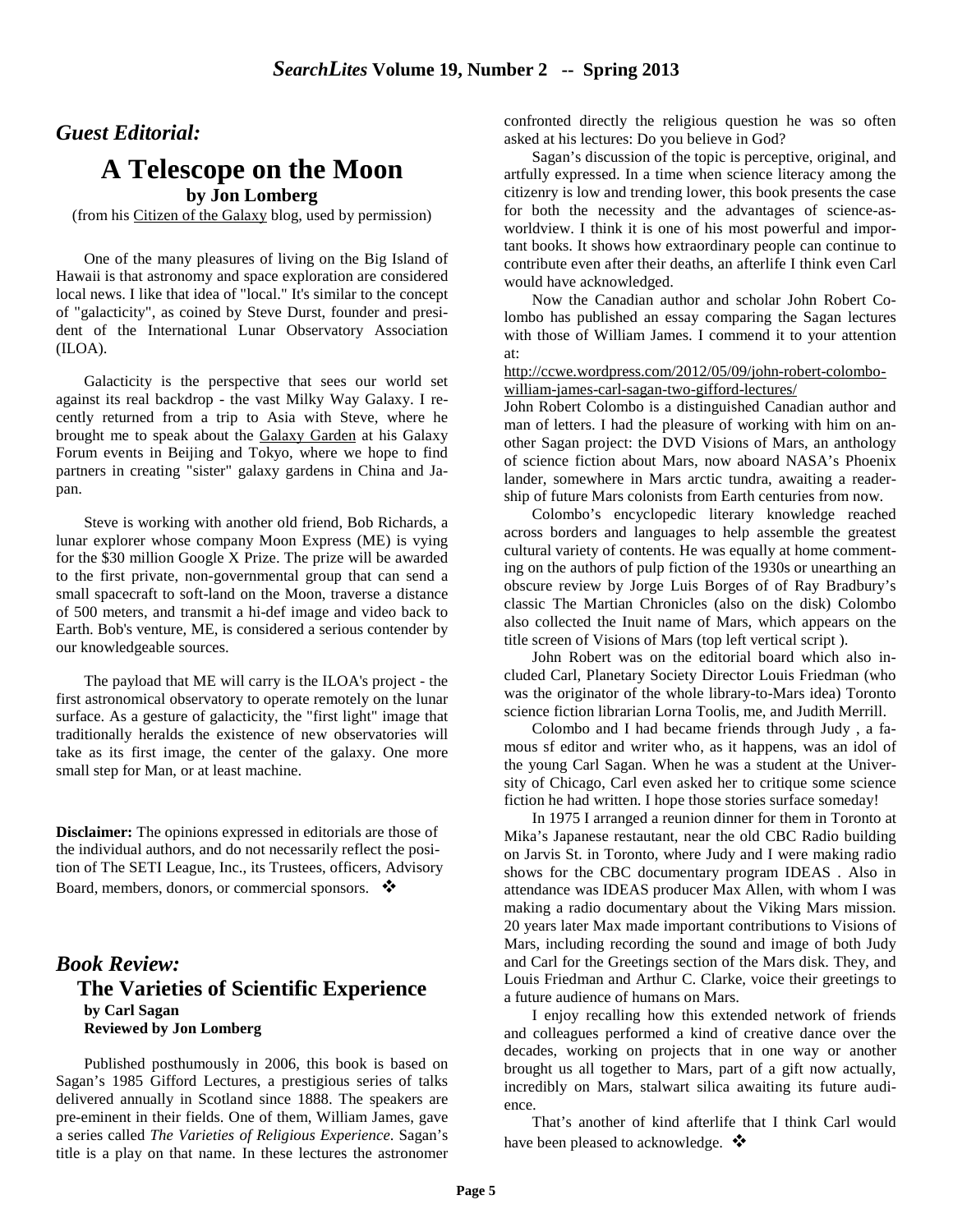# **SETI League Financial Report**



# **2012 Expenses (unaudited)**

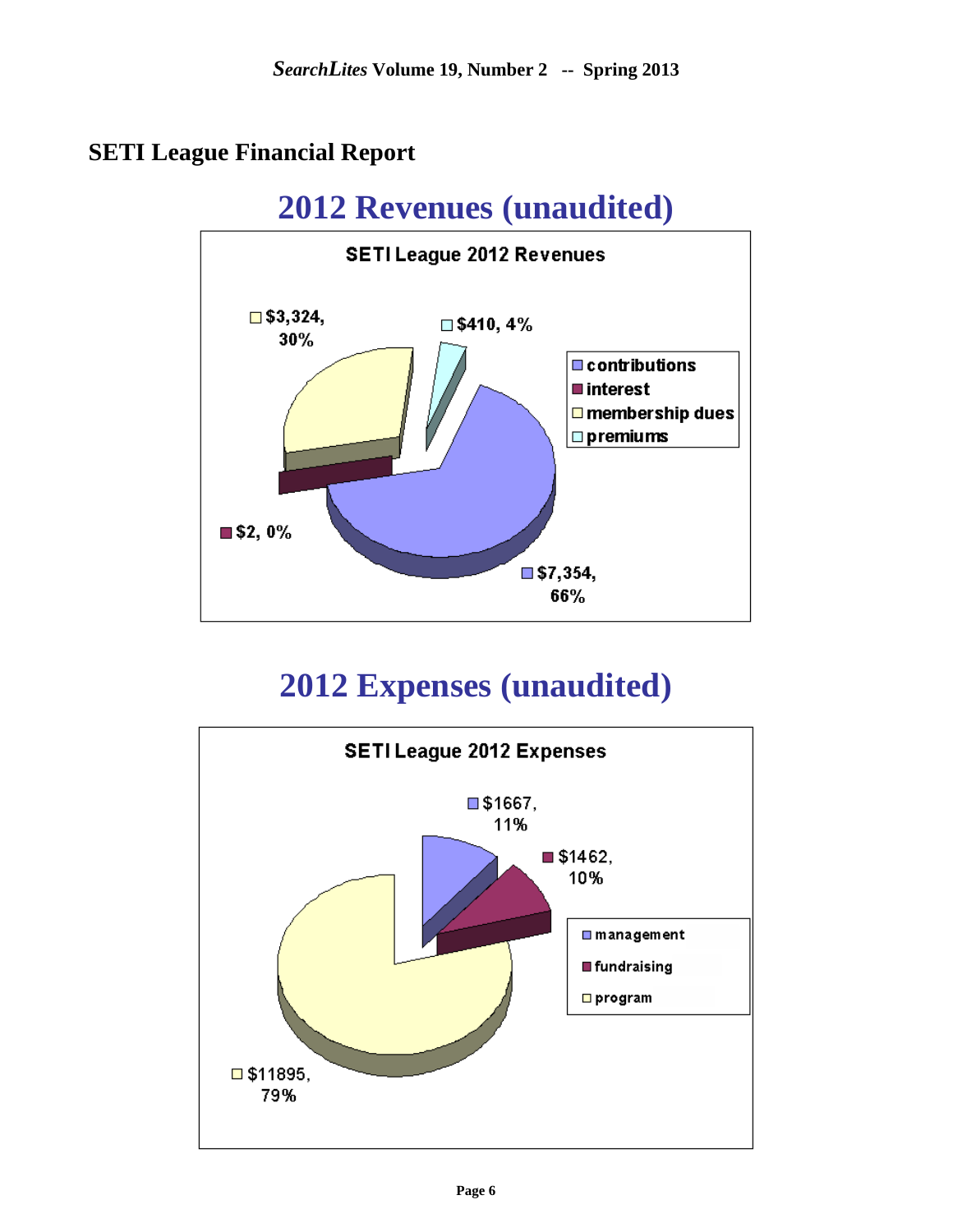| 990 Line       | <b>REVENUES:</b>                           | 2012<br>(budget)  (actual) | 2012    |
|----------------|--------------------------------------------|----------------------------|---------|
| $\vert\rm{1d}$ | Dues, Grants & Contributions               | 18,000                     | 11,088  |
| 4              | Interest & Investments                     | 5                          |         |
| $ 12\rangle$   | <b>Total Revenues:</b>                     | 18,005                     | 11,090  |
|                | <b>EXPENSES:</b>                           | 2012<br>(budget)  (actual) | 2012    |
| 13             | Educ. and Scientific<br>Programs           | 17,000                     | 11,895  |
| 14             | Management & General                       | 3,000                      | 1,667   |
| $ 15\rangle$   | Fundraising                                | 1,000                      | 1,462   |
| $ 17\>$        | <b>Total Expenses:</b>                     | 21,000                     | 15,024  |
| 18             | <b>Excess or (Deficit)</b><br>for the year | (2,995)                    | (3,934) |
|                | <b>BALANCE SHEET:</b>                      | 2012<br>(budget)  (actual) | 2012    |
| 19             | <b>Beginning Net Assets</b>                | 6,851                      | 6,851   |
| 21             | <b>Ending Net Assets</b>                   | 3,856                      | 2,917   |

# **Budget Tracking – 2012**

# **Annual Budget - 2013**

| 990<br>Line | <b>REVENUES:</b>                        | 2013<br>(proposed) |
|-------------|-----------------------------------------|--------------------|
| 1d          | Dues, Grants & Contributions            | 11,000             |
| 4           | Interest & Investments                  | 2                  |
| 12          | <b>Total Revenues:</b>                  | 11,002             |
|             | <b>EXPENSES:</b>                        |                    |
| 13          | Educ. and Scientific Programs           | 10,000             |
| 14          | Management & General                    | 1,600              |
| 15          | Fundraising                             | 1,400              |
| 17          | <b>Total Expenses:</b>                  | 13,000             |
| 18          | <b>Excess or (Deficit) for the year</b> | (1,998)            |
|             | <b>BALANCE SHEET:</b>                   |                    |
| 19          | <b>Beginning Net Assets</b>             | 2,917              |
| 21          | <b>Ending Net Assets</b>                | 919                |